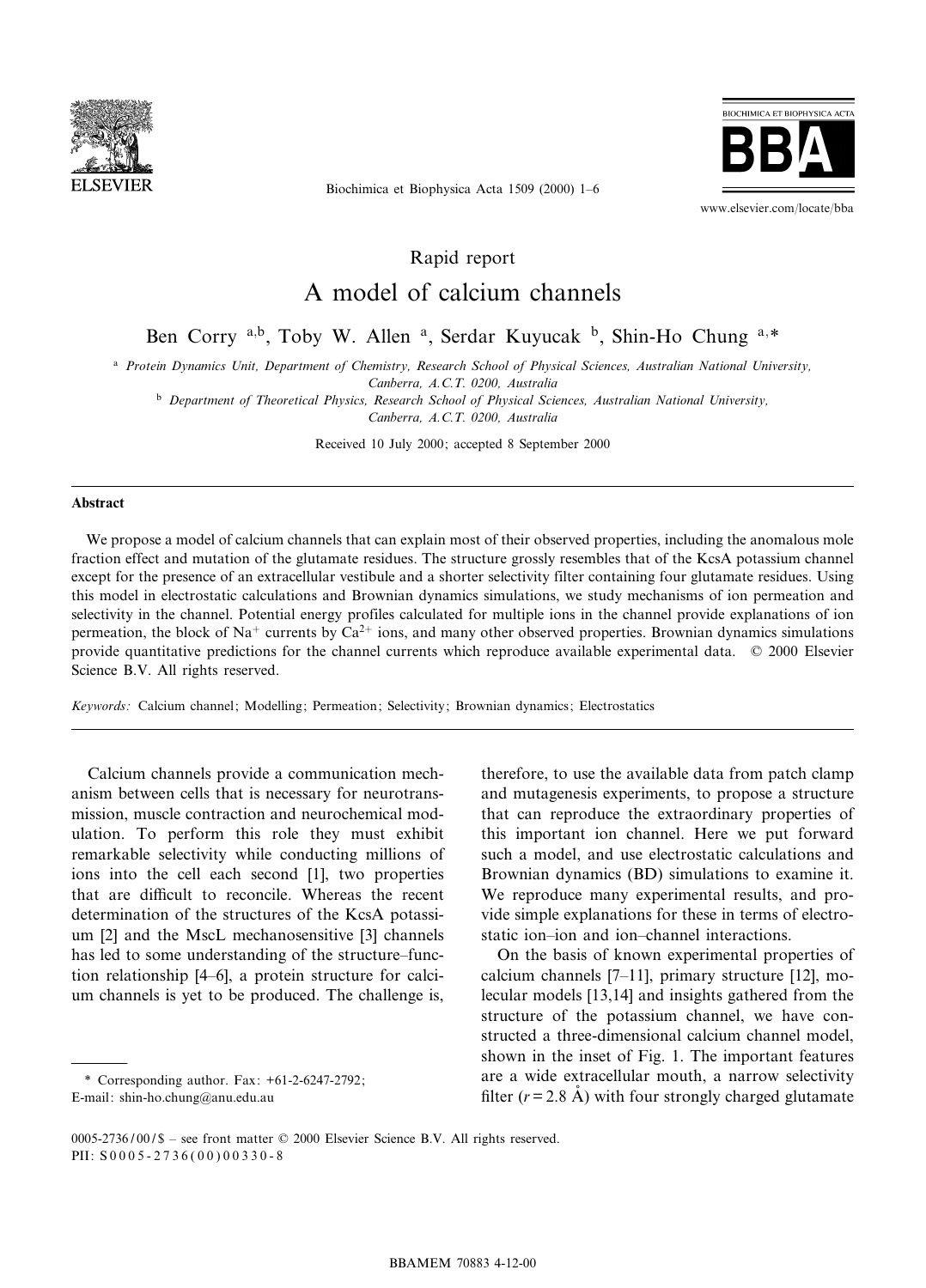

Fig. 1. Electrostatic energy profiles. The calcium channel model is generated by rotating the curves shown in the inset (top) by 180°. The positions of two of the four glutamate groups are shown by the black squares and the mouth dipoles by the diamonds. Potential energy profiles are shown for one and two  $Ca^{2+}$  ions (A); one, two and three Na<sup>+</sup> ions (B); and the mixed case of one  $Ca^{2+}$  (solid line) and one Na<sup>+</sup> (dashed line) ion. In all profiles the test ion is moved in 1  $\AA$  steps in the z direction, and at each position allowed to move to its minimum energy position in the  $x-y$  plane. In multi-ion profiles, the extra ions in the channel are allowed to move to their minimum energy positions at each position of the test ion. The left and right sides of the curves correspond to the test ion entering from the left or the right.

residues placed in a helical pattern, and a long chamber region that tapers toward the intracellular side. Four mouth dipoles are placed at the intracellular entrance to overcome the large image forces. The charges on the glutamates and mouth dipoles are optimized to maximize ionic currents as discussed later. The dielectric constant of the channel protein is taken as  $\varepsilon_p = 2$  and water as  $\varepsilon_w = 60$  [15]. While a lower value of  $\varepsilon_w$  in the selectivity filter may be more appropriate, a fast solution of Poisson's equation (necessary for BD simulations) is only possible with a uniform  $\varepsilon_w$  in the channel. Even with a lower value of  $\varepsilon_{\rm w}$ , we expect to obtain similar potential energy profiles because the increased effectiveness of glutamates will be largely cancelled by their higher protonation.

In Fig. 1, we present the electrostatic potential energy profiles for various ion configurations in the channel obtained from numerical solutions of Poisson's equation using the boundary charge method [16]. A  $Ca^{2+}$  ion entering an empty channel falls into a very deep potential well of 58 kT created by the glutamate charges (lower solid line in A). A second  $Ca^{2+}$  ion entering from the right (corresponding to physiologically favored inward current) meets a much smaller well (7 kT, dashed line in A) and it can coexist with the first ion in a stable equilibrium. More importantly, the first  $Ca^{2+}$  ion now faces a relatively small barrier on the left (5 kT, upper solid line in A), which it can surmount through random motions and cross the channel. These profiles suggest that two  $Ca^{2+}$  ions are involved in the permeation process. A similar picture emerges for  $Na<sup>+</sup>$  ions as shown in (B) except that the channel can now hold up to three ions in a stable equilibrium. As there is a large potential well with only one or two ions in the channel we expect all three ions will be required for permeation. Also, as the barrier seen by the left-most ion in this case is only 1 kT,  $Na<sup>+</sup>$  should cross the channel more readily than  $Ca^{2+}$ . In (C) we show the profiles for the mixed case of one  $Ca^{2+}$  (solid line) and one  $Na<sup>+</sup>$  (dashed line) ion entering the channel whilst the other inhabits the potential well. Clearly, when there is a Na<sup>+</sup> ion in the channel, a Ca<sup>2+</sup> ion can easily enter from the right and push the  $Na<sup>+</sup>$  out (lower curves). However, a  $Na<sup>+</sup>$  ion entering the channel will not be able dislodge the  $Ca^{2+}$  ion because it faces an insurmountable barrier of 16 kT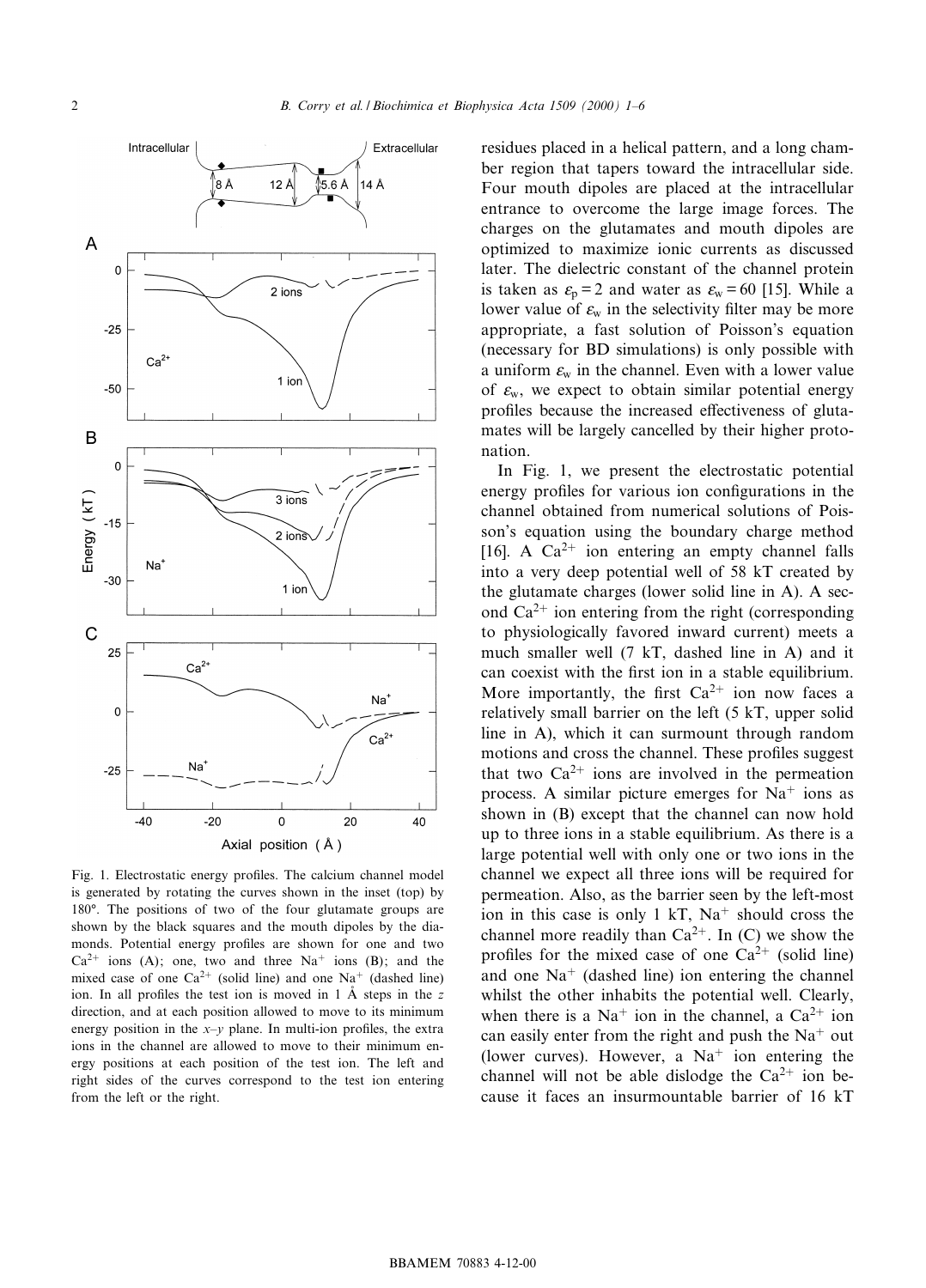

Fig. 2. Current-voltage relationships. The magnitude of the  $Ca<sup>2+</sup>$  (filled circles) and Na<sup>+</sup> (open circles) current passing through the channel from BD simulations with a symmetric solution of  $(A)$  150 mM CaCl<sub>2</sub> and  $(B)$  150 mM NaCl in both reservoirs, and  $(C)$  an asymmetrical mixture of 100 mM CaCl<sub>2</sub> and 50 mM NaCl on the extracellular side of the channel and 50 mM NaCl only on the intracellular side, is plotted against the strength of the driving potential. The insets show experimental data in similar conditions [19,20]. In this and following figures, error bars have a length of one standard error of the mean and are not shown when smaller than the data points.

(upper curves). A second  $Na<sup>+</sup>$  ion cannot enter the channel and help expel the  $Ca^{2+}$  ion as it faces a steeply rising Coulomb barrier (not shown). Thus while a  $Ca^{2+}$  ion can easily dislodge one or more  $Na<sup>+</sup>$  ions, the existence of a Ca<sup>2+</sup> ion in the channel blocks the permeation of  $Na<sup>+</sup>$  ions.

We next perform BD simulations that turn the insights derived from the electrostatic energy profiles above into quantitative predictions on various properties of the calcium channel. In these simulations we randomly place a number of ions at the desired concentration in reservoirs attached to each end of the channel and trace the motion of these ions under the influence of electric forces using the Langevin equation [15]. The channel only conducts for a narrow range of charges, and we adopt the values that maximize this current. For both the  $Ca^{2+}$  and Na<sup>+</sup> this occurs with charges of  $1.3 \times 10^{-19}$  C on the glutamate residues and  $0.6 \times 10^{-19}$  C on the mouth dipoles. That we use a value slightly lower than e for the glutamates is reasonable given the likelihood of protonation [17]. The diffusion coefficients of  $Ca^{2+}$  and Na<sup>+</sup> are estimated from the molecular dynamics simulations of Allen et al. [18]. We adopt 0.5 times the bulk diffusion coefficient for  $Ca^{2+}$ ions in the channel chamber  $(-25 < z < 7.5 \text{ Å})$  and  $0.1$  times the bulk value in the selectivity filter  $(7.5 < z < 20$  Å). Corresponding values of 0.5 and 0.4 times the bulk value are used for  $Na<sup>+</sup>$ . The cur-



Fig. 3. Current-concentration relationships. The current obtained with symmetrical solutions of varying concentrations of  $CaCl<sub>2</sub>$  in the reservoirs is shown normalized by its value at 300 mM (normalized values are used to account for the larger driving potential required in BD simulations for reliable statistics). An applied voltage of  $-200$  mV is used and the data points are fitted by the solid line using the Michaelis-Menten equation. Experimental data of Hess et al. [21] are shown by the open diamonds and dotted line.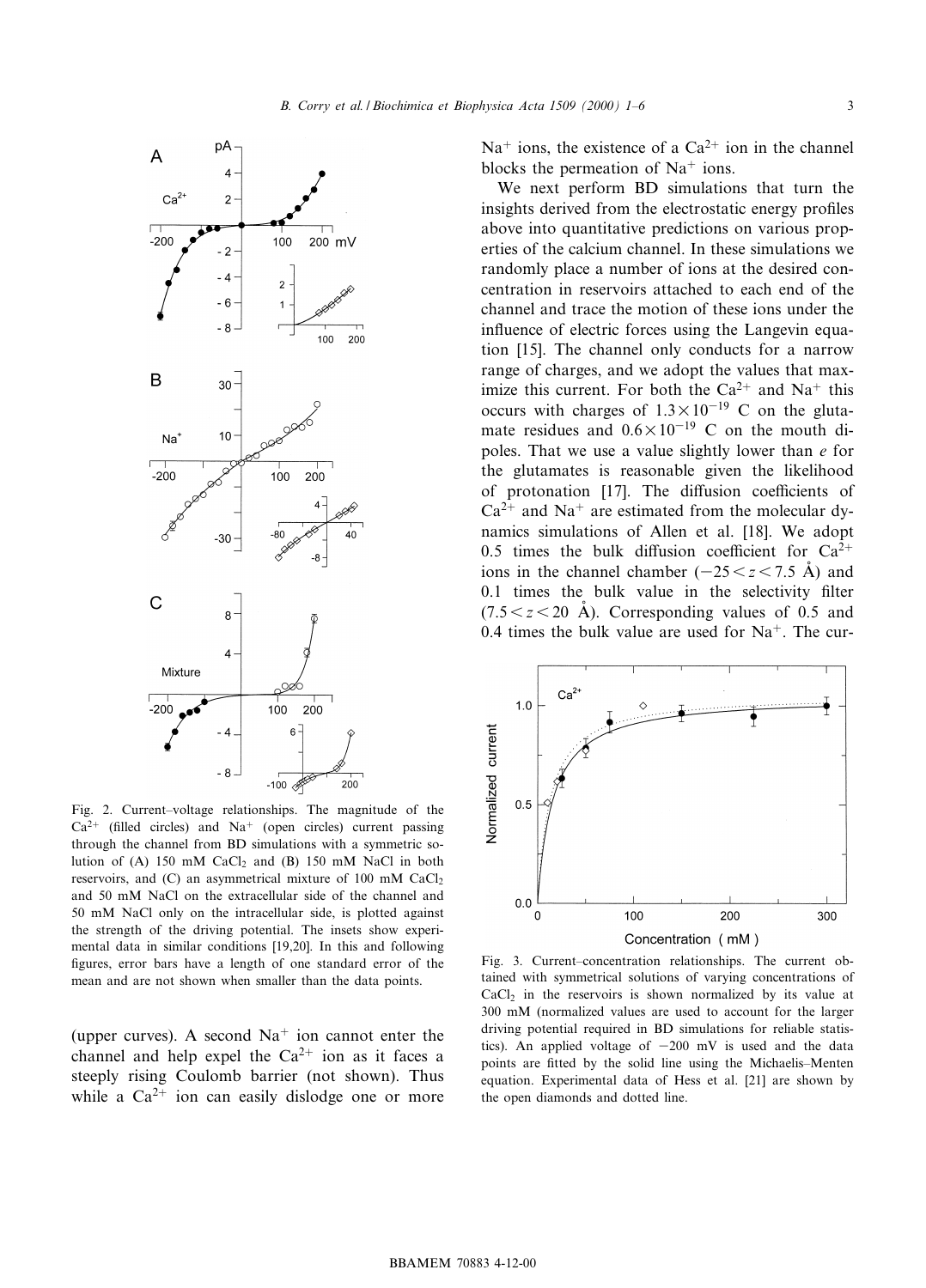$\rightarrow$ 

rent-voltage relationships shown in Fig. 2 are obtained from BD simulations using symmetrical solutions of 150 mM CaCl<sub>2</sub> (A); 150 mM NaCl (B); and an asymmetrical mixture of  $100$  mM CaCl<sub>2</sub> and  $50$ mM NaCl on the extracellular side of the channel and 50 mM NaCl only on the intracellular side (C). Experimental results [19,20] are shown in the insets for comparison. The conductance values of  $Ca^{2+}$  and Na<sup>+</sup> calculated at an applied potential of  $-120$  mV in the symmetric cases are 9.7 and 122 pS, close to the experimentally determined values of 8^ 9 pS for  $Ca^{2+}$  with 100 mM solutions and 90 pS for  $Na<sup>+</sup>$  in 150 mM solutions [20,21]. In all relationships, there is a small asymmetry between the inward and outward currents and a pronounced deviation from the linear Ohm's law when the applied potential is greater than  $\sim$  100 mV. This nonlinearity can also be seen in the experimental data, albeit to a slightly lesser extent. In the mixed case it can be seen that the presence of  $Ca^{2+}$  blocks Na<sup>+</sup> current as the inward current is comprised of  $Ca^{2+}$  only.

The current-concentration relationship for  $Ca^{2+}$ found from BD simulations is shown in Fig. 3. These results follow closely the well known Michaelis^ Menten form. The experimental results of Hess et al. [21] describing saturation of the  $Ca^{2+}$  current are well reproduced by the BD simulations.

Experimental studies of mixtures of  $Ca^{2+}$  and Na<sup>+</sup> ions in calcium channels have shown a remarkable behavior. As the relative concentration of  $Ca^{2+}$  to  $Na<sup>+</sup>$  is decreased, the conductance of the channel first decreases to a minimum and then increases again to a maximum when there is no  $Ca^{2+}$  present [22]. This so-called 'anomalous mol fraction effect'



Fig. 4. Calcium channel properties with ionic mixtures under a driving potential of  $-200$  mV. (A) Mol fraction effect. The  $Ca<sup>2+</sup>$  (filled circles) and Na<sup>+</sup> (open circles) current passing through the channel normalized by the maximum value of each is shown with different symmetrical  $Ca^{2+}$  concentrations in the reservoirs. The  $Na<sup>+</sup>$  concentration is fixed at 150 mM in both reservoirs in all cases. Experimental results [22] are shown in the inset. (B) Attenuation of  $Ca^{2+}$  current by Na<sup>+</sup> ions. The percentage attenuation of channel current is determined from BD simulations at different  $Na<sup>+</sup>$  concentrations by comparing to the value in the absence of Na<sup>+</sup>. The Ca<sup>2+</sup> concentration is held at 150 mM in both reservoirs (filled circles). The open diamonds and dotted line show experimental data [25]. (C) The effect of removing glutamate charges on channel selectivity. The  $Na<sup>+</sup>$  current passing through the channel at different  $Ca<sup>2+</sup>$  concentrations with all four glutamate charges in place (filled circles), the outermost glutamate removed (triangles) and the innermost glutamate removed (squares), otherwise all conditions are as in  $(A)$ . Experimental data for wild type (filled circles) and for single glutamate to glutamine mutations of two different residues (triangles and diamonds) [10] are shown in the inset.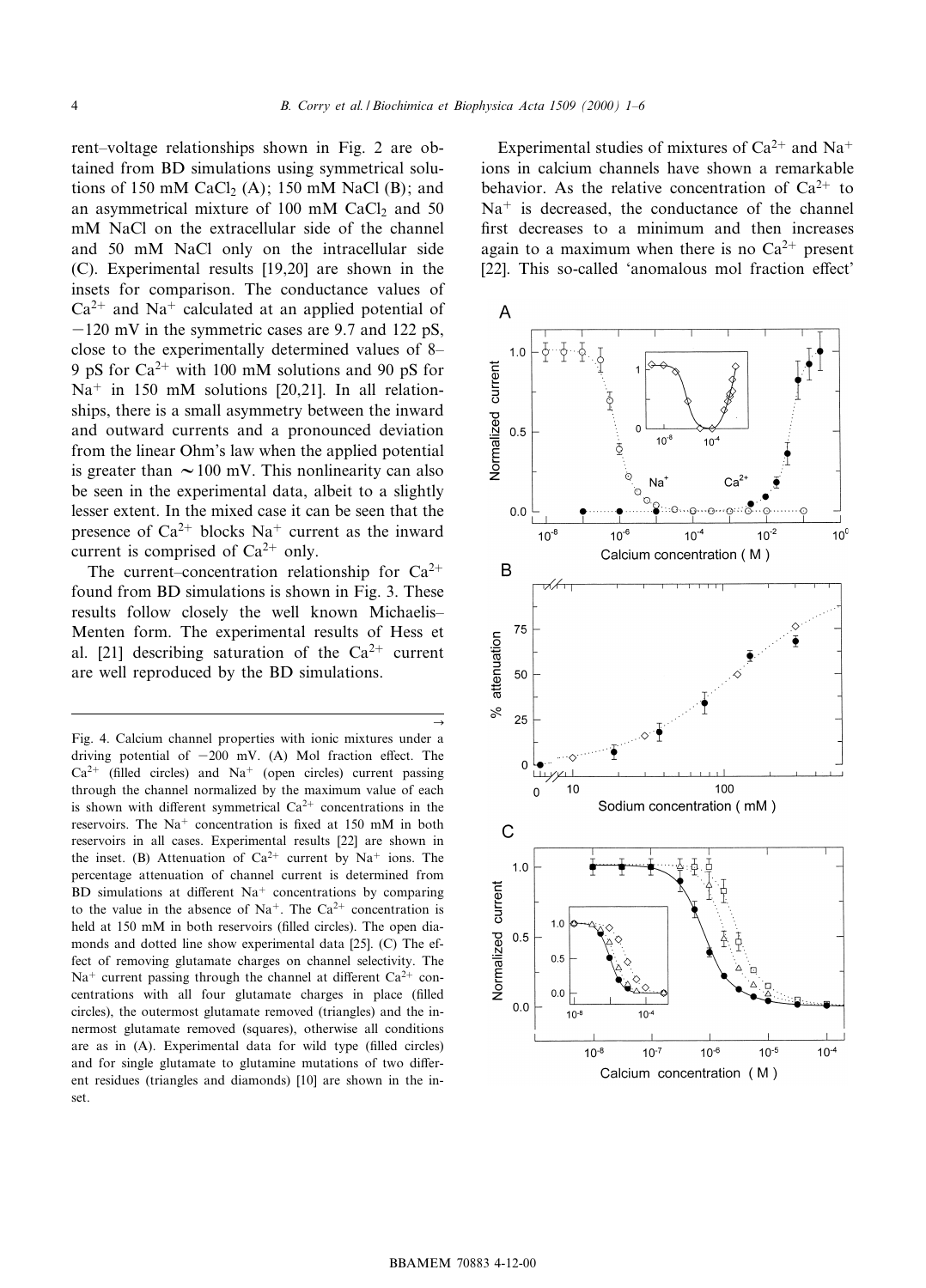has been a major subject of attention in calcium channel literature [1,23]. We have investigated this behavior in BD simulations by fixing the  $Na<sup>+</sup>$  concentration at 150 mM and measuring the channel current at different  $Ca^{2+}$  concentrations. We extrapolate to concentrations lower than 10 mM (where we cannot complete BD simulations) using the values at higher concentrations. As seen in Fig. 4A, when the  $Ca^{2+}$  concentration decreases the  $Ca^{2+}$  current also decreases, as was the case in the concentration conductance curve, since it takes longer for two  $Ca^{2+}$ ions to enter the channel as required for conduction. Sodium only conducts before the channel becomes blocked by a  $Ca^{2+}$  ion. At lower  $Ca^{2+}$  concentrations, this takes longer to occur and the  $Na<sup>+</sup>$  current increases. Experimental results [22] are shown in the inset for comparison.

A number of experimental results suggest that the presence of monovalent ions can slow the permeation of  $Ca^{2+}$  ions [24,25]. We examined the effect of external Na<sup>+</sup> ions on Ca<sup>2+</sup> conductance by holding the  $Ca^{2+}$  concentration fixed at 150 mM and varying the  $Na<sup>+</sup>$  concentration from 0 to 300 mM. The BD simulation results in Fig. 4B show that, as the  $Na<sup>+</sup>$ concentration is increased, the attenuation of  $Ca^{2+}$ current also increases. The BD data points very closely reproduce the experimental results [25]. We find that this attenuation is caused by  $Na<sup>+</sup>$  ions occasionally entering and occupying the outer vestibule. Although they cannot displace a resident  $Ca^{2+}$  ion from the channel, their presence does slow the entry of a second  $Ca^{2+}$  ion required for conduction.

Mutations of one or more of the glutamate residues have provided many useful insights into binding and selectivity in the calcium channel. The replacement of a glutamate residue with a neutral one severely lowers the conductance of the channel for divalent ions, and to a lesser extent for monovalent ions [11]. Also, the block of monovalent currents by divalent ions is severely hampered, only arising at much higher divalent concentrations [10]. In BD simulations, we mimic the experimental site-directed mutagenesis by removing one of the charges representing the glutamate residues. In this case we find that the current is maximized when the charge on each remaining amino acid is a full  $1.6 \times 10^{-19}$  C. That protonation should occur to a lesser degree in the mutated channel is plausible because there is less

charge in the channel to attract and bind protons. In Fig. 4C we show how the selectivity of the channel for  $Ca^{2+}$  over Na<sup>+</sup>, and the effectiveness of  $Ca^{2+}$ block, diminish when the innermost or outermost glutamate group is removed, compared to when all are present. We find that the removal of one of the glutamate groups results in  $Ca^{2+}$  ions taking longer on average to enter and block the channel, meaning that  $Na<sup>+</sup>$  ions have more time to permeate and the channel becomes less selective. The experimental data [10] shown in the inset exhibit a similar shift in selectivity.

By performing BD simulations with a simplified calcium channel model, we have been able to reproduce the remarkable properties of this channel. We find that the model is fairly sensitive to departures from the chosen structure. For example, if the radius of the selectivity filter is much larger than 2.8  $\AA$ , the presence of  $Ca^{2+}$  ions fails to block the passage of  $Na<sup>+</sup>$  ions, as incoming ions can pass around the blocking ion. The mutation data cannot be reproduced in simulations if glutamate residues form a symmetrical ring, rather than being spread asymmetrically; and the behavior in mixed solutions cannot be reproduced if the filter is moved much further into the channel. Our model demonstrates how the complex behavior of the calcium channel can arise from simple electrostatic interactions between ions, the channel boundary and the charges therein.

This work was supported by grants from the Australian Research Council and the National Health and Medical Research Council of Australia. Calculations were done on the Fujitsu VPP-300 and the Linux alpha cluster of the ANU Supercomputer Facility.

## References

- [1] R.W. Tsien, P. Hess, E.W. McClesky, R.L. Rosenberg, Annu. Rev. Biophys. Chem. 16 (1987) 265^290.
- [2] D.A. Doyle, J.M. Cabral, R.A. Pfuetzner, A. Kuo, J.M. Gulbis, S.L. Cohen, B.T. Chait, R. MacKinnon, Science 280 (1998) 69^77.
- [3] G. Chang, R.H. Spencer, A.T. Lee, M.T. Barclay, D.C. Rees, Science 282 (1998) 2220-2226.
- [4] T.W. Allen, M. Hoyles, S. Kuyucak, S.H. Chung, Chem. Phys. Lett. 313 (1999) 358-365.